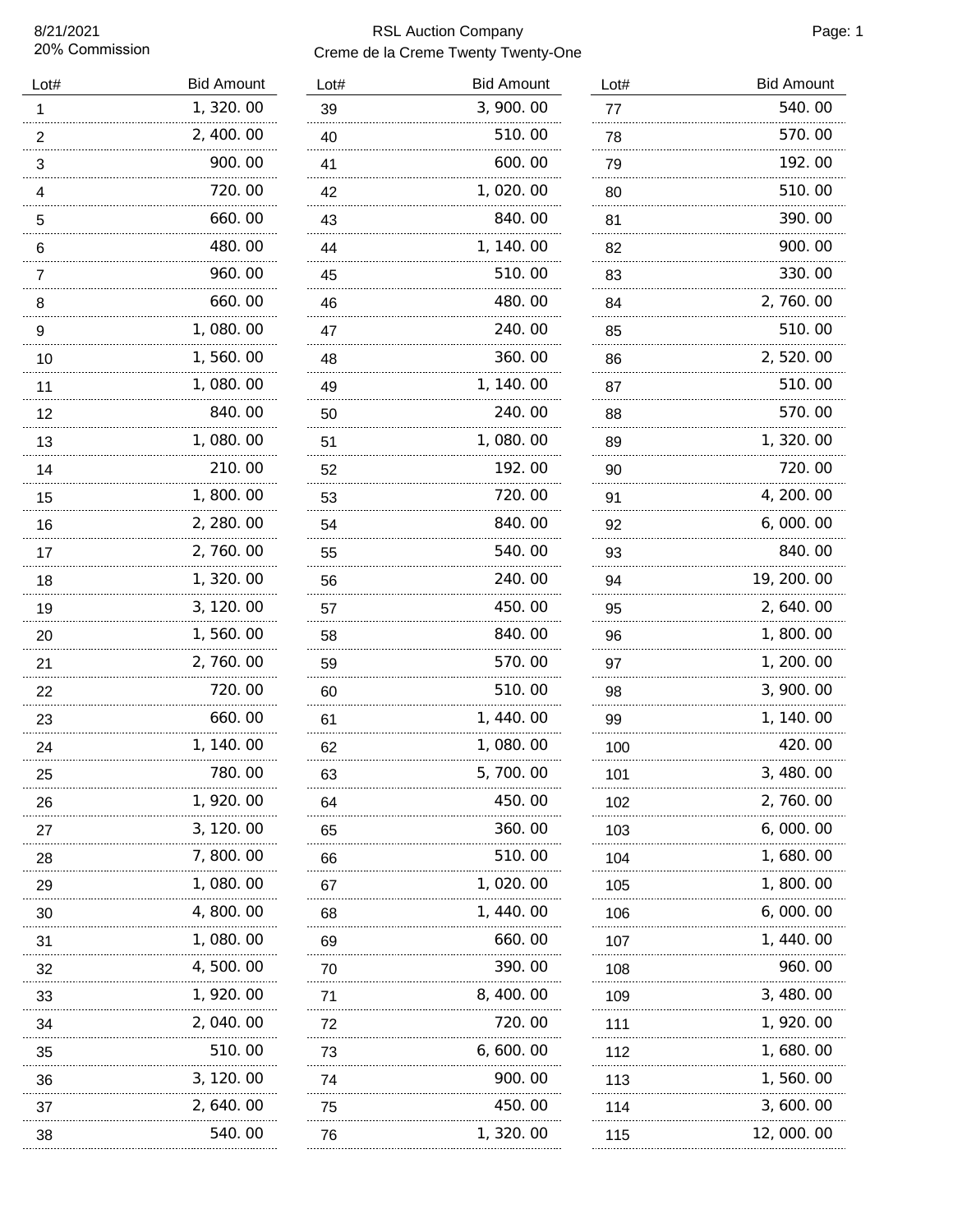8/21/2021 20% Commission

## RSL Auction Company **Page: 2** Creme de la Creme Twenty Twenty-One

| Lot#     | <b>Bid Amount</b> |
|----------|-------------------|
| 116      | 1,920.00          |
| 117      | 1,680.00          |
| 118      | 1,800.00          |
| 119      | 2,040.00          |
| 120      | 19, 200. 00       |
| 121      | 20, 400. 00       |
| 122      | 11, 400. 00       |
| 123      | 10, 200. 00       |
| 124      | 1, 920.00         |
| 125      | 2, 880. 00        |
| 126      | 4,800.00          |
| 127      | 5,700.00          |
| 128      | 22, 800. 00       |
| 129      | 1, 680. 00        |
| 130      | 13, 200. 00       |
| 131      | 4, 200. 00        |
| 132      | 5, 400. 00        |
| 133      | 11, 400. 00       |
| 134      | 6,000.00          |
| 135      | 2,040.00          |
| 136      | 3, 900. 00        |
| 137      | 7, 200. 00        |
| 138      | 2, 280. 00        |
| 139      | 2, 160. 00        |
| 140      | 2, 520. 00        |
| 141      | 1,920.00          |
| 142<br>. | 1, 920. 00        |
| 143<br>. | 1,320.00          |
| 144<br>. | 1, 200. 00        |
| 145      | 28, 800. 00       |
| 146<br>. | 9,000.00          |
| 147      | 6,600.00          |
| 148<br>. | 7,800.00          |
| 149      | 4,800.00          |
| 150<br>. | 8,400.00          |
| 151      | 1, 200. 00        |
| 152      | 2,520.00          |
| 153      | 4, 200. 00        |
|          |                   |

| Lot#     | <b>Bid Amount</b> |
|----------|-------------------|
| 155      | 10, 200. 00       |
| 156      | 660.00            |
| 157      | 330.00            |
| 158      | 780.00            |
| 160      | 900.00            |
| 161      | 570.00            |
| 162      | 660.00            |
| 163      | 1,080.00          |
| 164      | 390.00            |
| 165      | 780.00            |
| 166      | 840.00            |
| 167      | 420.00            |
| 168      | 1, 440.00         |
| 169      | 780.00            |
| 170      | 960.00            |
| 171      | 1,560.00          |
| 172      | 3, 120.00         |
| 173      | 3,900.00          |
| 174      | 3,480.00          |
| 175      | 3,480.00          |
| 176      | 660.00            |
| 177      | 1, 320.00         |
| 179      | 24,000.00         |
| 180      | 10, 200. 00       |
| 181      | 2, 520. UU        |
| 182      | 1,920.00          |
| 183      | 13, 200. 00       |
| 184      | 36,000.00         |
| 185<br>. | 4,800.00          |
| 186      | 4, 200. 00        |
| 187      | 3,600.00          |
| 188      | 9,000.00          |
| 189      | 22, 800.00        |
| 190      | 780. 00           |
| 191      | 1, 680. 00        |
| 192      | 4, 200. 00        |
| 193      | 10, 800. 00       |
| 194      | 14, 400. 00       |

| Lot#     | <b>Bid Amount</b> |
|----------|-------------------|
| 195      | 1,560.00          |
| 196      | 120.00            |
| 197      | 480.00            |
| 198<br>. | 10, 800. 00       |
| 199      | 6,000.00          |
| 200      | 6,600.00          |
| 201      | 1,560.00          |
| 202      | 5, 100. 00        |
| 204      | 3,900.00          |
| 205      | 4, 200. 00        |
| 206      | 660.00            |
| 207      | 6, 600. 00        |
| 208      | 9,000.00          |
| 209      | 7,800.00          |
| 210      | 3, 360.00         |
| 211      | 3,900.00          |
| 212      | 11, 400. 00       |
| 214      | 11, 400. 00       |
| 215      | 840. 00           |
| 217      | 510.00            |
| 218      | 1, 140. 00        |
| 219      | 1, 020. 00        |
| 220      | 240.00            |
| 221      | 720. 00           |
| 222      | 270.00            |
| 223      | 420.00            |
| 224      | 1, 440, 00        |
| 225      | 510. 00           |
| 226<br>. | 3,480.00          |
| 228      | 960. 00           |
| 230      | 6, 000. 00        |
| 231      | 5, 100. 00        |
| 232<br>. | 1, 140.00         |
| 233      | 4,500.00          |
| 234      | 10, 200. 00       |
| 235      | 6, 600. 00        |
| 236      | 480.00            |
| 237      | 1,800.00          |